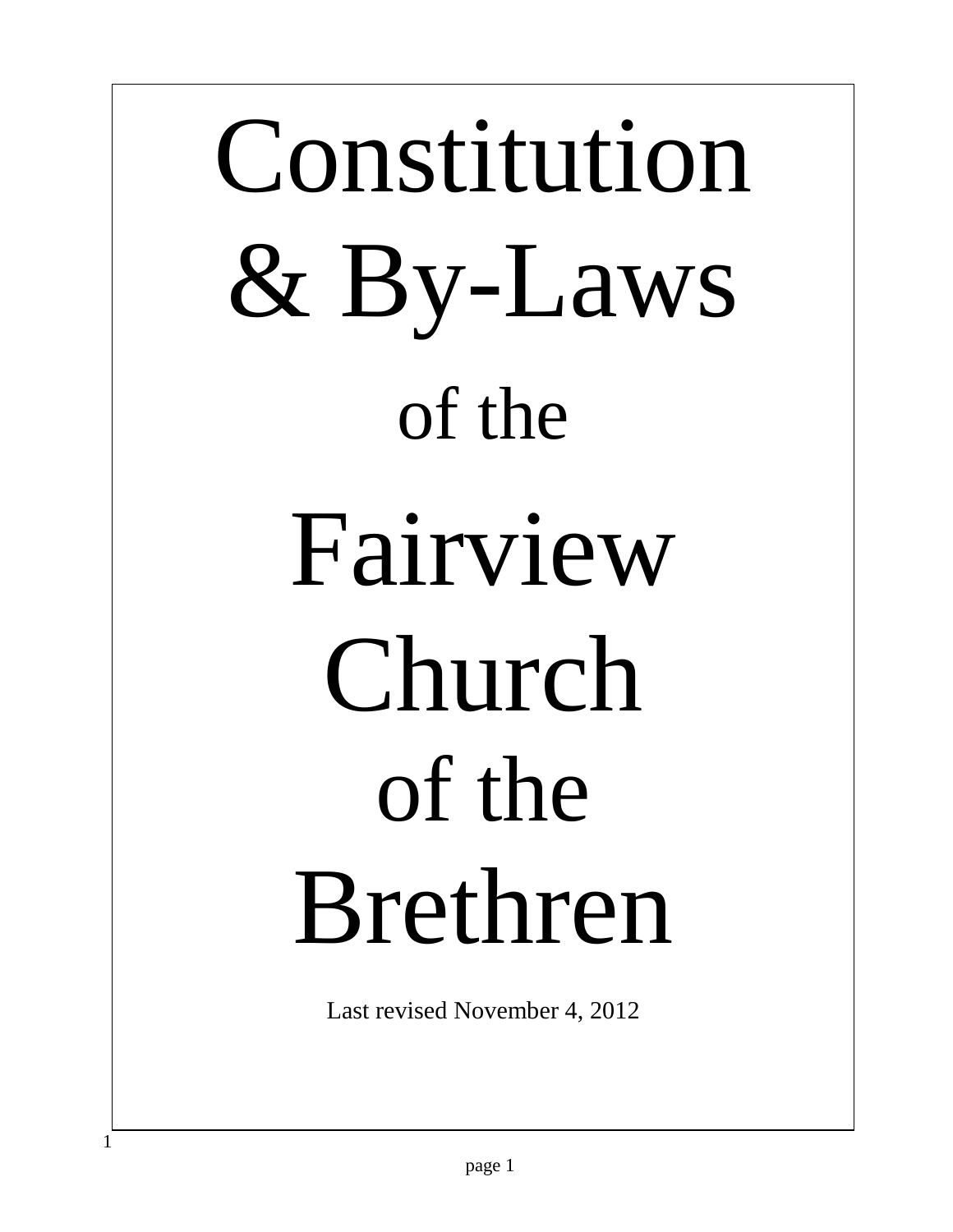| $\overline{c}$<br>3<br>$\overline{4}$ |    | <b>Constitution &amp; Bylaws of Fairview Church of the Brethren</b><br>adopted at Council Meeting November 4, 2012                                                                                                                                                                                    |
|---------------------------------------|----|-------------------------------------------------------------------------------------------------------------------------------------------------------------------------------------------------------------------------------------------------------------------------------------------------------|
| 5                                     |    | <b>Name &amp; Location</b><br>Article I                                                                                                                                                                                                                                                               |
| 6<br>$\tau$<br>8<br>9                 |    | 1) The official name of this congregation is "Fairview Church of the Brethren." It is located in<br>Udell Township, Appanoose County, Iowa where it was incorporated under the laws of the state<br>of Iowa in or about the year 1853. Hereafter it will be referred to as "the local church" or "the |
|                                       |    | congregation."                                                                                                                                                                                                                                                                                        |
| 10                                    |    |                                                                                                                                                                                                                                                                                                       |
| 11<br>12                              | 1) | <b>Affirmation of Faith and Purpose</b><br>Article II                                                                                                                                                                                                                                                 |
| 13                                    |    | <b>Belief Statement</b>                                                                                                                                                                                                                                                                               |
| 14                                    |    | This congregation accepts the Holy Bible as the Word of God, and maintains the New Testament                                                                                                                                                                                                          |
| 15                                    |    | as its only rule of faith and practice. We believe in God as Creator, Redeemer with His Son Jesus                                                                                                                                                                                                     |
|                                       |    | Christ, and Sustainer through the Holy Spirit. We have received and trust Jesus Christ as Savior<br>and Lord and we strive to follow His commandments.                                                                                                                                                |
| 16<br>17                              |    | <b>Mission Statement</b>                                                                                                                                                                                                                                                                              |
| 18                                    | 2) |                                                                                                                                                                                                                                                                                                       |
|                                       |    | The mission of the church set forth in the Great Commission (Matthew 28:19-20) may be defined                                                                                                                                                                                                         |
| 19                                    |    | as having an inner and an outer direction. The inner mission of the church is to nurture its                                                                                                                                                                                                          |
| 20                                    |    | members, seeking ever to bring them more and more to the stature of maturity in Christ. The                                                                                                                                                                                                           |
| 21                                    |    | outer mission of the church is to be related, as God's instrument, to the problems and the needs of                                                                                                                                                                                                   |
| 22                                    |    | all souls in the world. These two major functions of the church are achieved to the extent that                                                                                                                                                                                                       |
| 23                                    |    | they are under-girded with stewardship of time, talent, and material resources.                                                                                                                                                                                                                       |
| 24<br>25                              |    | Article III Relation to the Whole Church                                                                                                                                                                                                                                                              |
| 26                                    | 1) | The Universal Church                                                                                                                                                                                                                                                                                  |
| 27                                    |    | The local church is part of a larger whole which comprises the Body of Christ. The local church,                                                                                                                                                                                                      |
| 28                                    |    | therefore, shall recognize other Christian bodies and denominations, and shall seek to cooperate                                                                                                                                                                                                      |
| 29                                    |    | with, and give direction to, the united efforts of the greater church.                                                                                                                                                                                                                                |
| 30                                    | 2) | The Denomination                                                                                                                                                                                                                                                                                      |
| 31                                    |    | The local church shall support faithfully the program of the Church of the Brethren, recognizing                                                                                                                                                                                                      |
| 32                                    |    | Annual Conference enactments of the Church of the Brethren as having governing force in its                                                                                                                                                                                                           |
| 33                                    |    | life, and shall remain a member of the Church of the Brethren or its successor. The local church                                                                                                                                                                                                      |
| 34                                    |    | shall send delegates to those official conferences of the Church of the Brethren in which it is                                                                                                                                                                                                       |
| 35                                    |    | entitled to have representation. In case of strife or division or if any part of the congregation                                                                                                                                                                                                     |
| 36                                    |    | refuses to abide by its obligations as a member of the Church of the Brethren, that part of the                                                                                                                                                                                                       |
| 37                                    |    | congregation, whether a majority or minority of its membership, which continues in unity with                                                                                                                                                                                                         |
| 38                                    |    | the Church of the Brethren, shall be recognized as the lawful congregation and shall continue in                                                                                                                                                                                                      |
| 39                                    |    | possession of all of the property of the congregation. If the congregation disbands, or departs                                                                                                                                                                                                       |
| 40                                    |    | from membership in the Church of the Brethren, or so decreases in numbers and financial                                                                                                                                                                                                               |
| 41                                    |    | strength as to render the congregation unable to fulfill its purpose, the remaining members shall                                                                                                                                                                                                     |
| 42                                    |    | be polled to determine the disposition of the property.                                                                                                                                                                                                                                               |
| 43                                    |    |                                                                                                                                                                                                                                                                                                       |
| 44                                    |    | Article IV Membership                                                                                                                                                                                                                                                                                 |
| 45                                    | 1) | <b>Meaning of Membership</b>                                                                                                                                                                                                                                                                          |
| 46                                    |    | According to the New Testament, life in Christ means life in the body of Christ. "For by one                                                                                                                                                                                                          |
| 47                                    |    | Spirit we were all baptized into one body" (I Corinthians 12:13), so that we, "though many, are                                                                                                                                                                                                       |
| 48                                    |    | one body in Christ, and individually members of one another" (Romans 12:5). Membership in a                                                                                                                                                                                                           |
| 49                                    |    | local fellowship of believers, the congregation, is the way in which we affirm and live out our                                                                                                                                                                                                       |
| 50                                    |    | membership in Christ's larger body, the church universal. In our interrelatedness with other                                                                                                                                                                                                          |
| 51                                    |    | Christians in the local church, we experience the fullness of the gifts of the Spirit, we discover                                                                                                                                                                                                    |

 Christians in the local church, we experience the fullness of the gifts of the Spirit, we discover ways to be faithful to our covenant with God and each other, and we are able to support one 52 ways to be faithful to our covenant with God and each other, a another in carrying out our common calling as the people of God.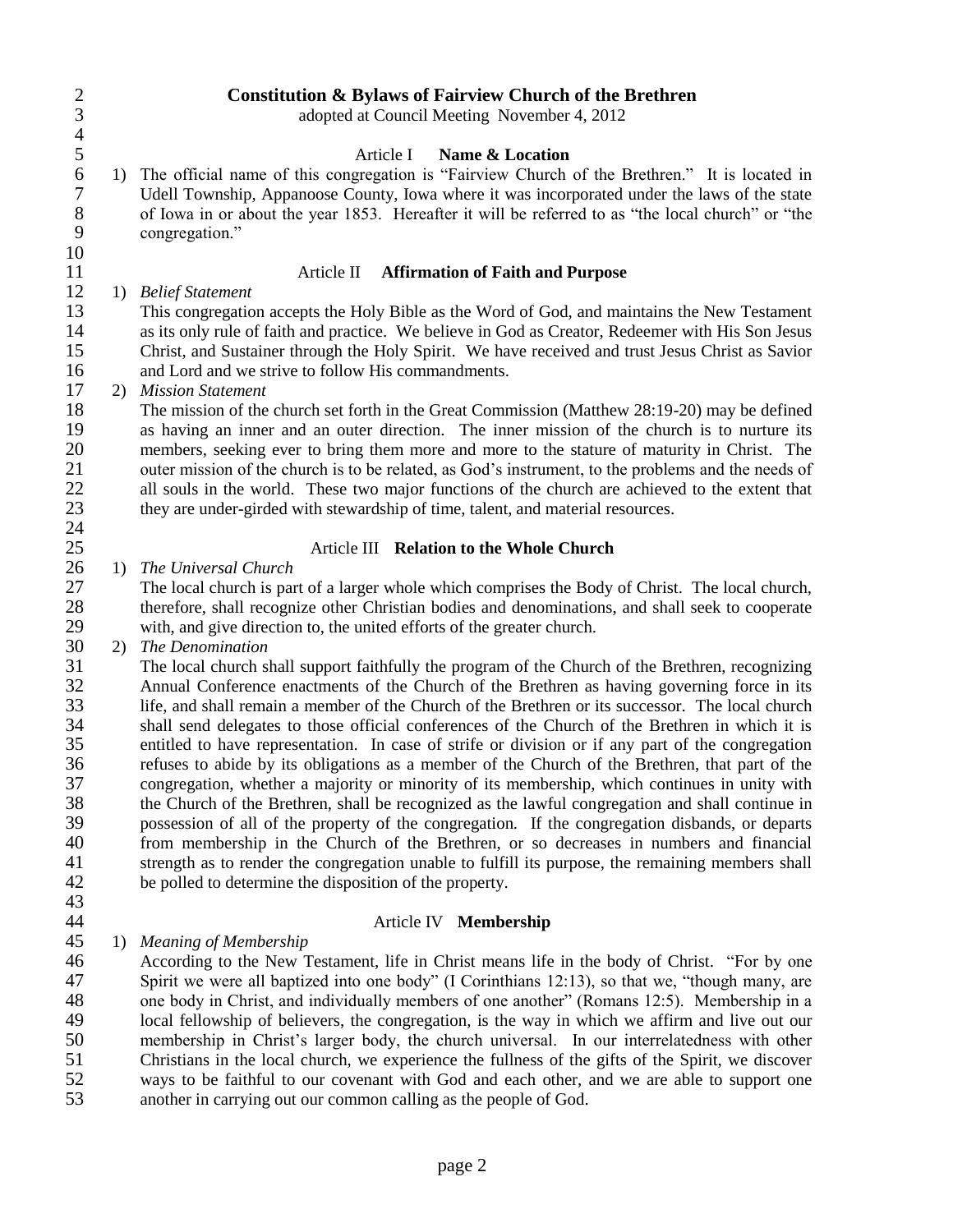- 54 Church membership is not to be entered into lightly or unadvisedly because it is a membership in<br>55 the body of Christ. Both the congregation and the member shall diligently strive to make the body of Christ. Both the congregation and the member shall diligently strive to make membership meaningful and significant. The occasion of the member's reception shall be a service of spiritual dignity, beauty, and meaning.
- 2) *Entering Into and Renewing Church Membership*
- Membership in the local church is open to all persons who, by their own act of faith, say "yes" to God's offer to new life in Christ (John 6:37) and accept the vocation of the covenant community 61 as thought and practiced by the Church of the Brethren. One of the responsibilities of the congregation is to reach out to persons irrespective of race, national origin, or status in life, to congregation is to reach out to persons irrespective of race, national origin, or status in life, to share with them the good news of God's grace in Jesus Christ, and to invite them to enter into the life of Christ's body. (Matthew 28:19-20)
- When responding to this invitation, the church shall take steps to prepare new members for membership. This preparation should include instruction in the Word of God; the meaning of 67 church membership; the faith and history of the wider Christian community; the faith, practices, history, and distinctive emphasis of the Church of the Brethren. The member shall also become history, and distinctive emphasis of the Church of the Brethren. The member shall also become familiar with the life and expectations of the congregation they will be entering.
- 70 The church confirms their acceptance as members in one of three ways:<br>71 A) Confession of faith and baptism by triune immersion as practice
- A) Confession of faith and baptism by triune immersion as practiced by the Church of the Brethren:
- B) A letter transferring membership from another congregation of the Church of the Brethren or of another Christian denomination;
- C) Reaffirmation of faith and renewal of the commitment to membership made at an earlier time 76 in another congregation.<br>77 Whatever the particular mod

77 Whatever the particular mode of reception, the act of receiving new members should be a festive<br>78 moment in the life of the church. It is a time for old and new members to affirm their relationship 78 moment in the life of the church. It is a time for old and new members to affirm their relationship<br>79 with one another a time to celebrate the iovs and responsibilities of living in covenant in Christ's with one another, a time to celebrate the joys and responsibilities of living in covenant in Christ's 80 body, and a time to lift up the lifelong process of growth to which baptism should lead.<br>81 Only as we regularly renew our covenant with God and with one another does that

 Only as we regularly renew our covenant with God and with one another does that covenant function in a vital way. The congregation shall provide its members with annual opportunities to examine their faith and calling and to renew or reaffirm their relationship with the church.

## 3) *Membership Classification*

- Members shall be classified in one of three ways for statistical purposes of the denomination.
- A) Members of the congregation shall consist of those persons who have been received into the church by baptism, letter, or reaffirmation of faith, and who choose to continue their membership. All active members may vote, serve on commissions, and hold office in the church.
- 90 B) Associate Membership may be granted to<br>91 1) persons of temporary residence in the
- 91 1) persons of temporary residence in the community, such as students, who continue to hold membership in their home church: or to
- 92 membership in their home church; or to<br>93 2) persons who have moved to a new local 2) persons who have moved to a new location in which there is no Church of the Brethren, 94 and who wish to continue in relationship with Fairview Church at the same time they<br>95 become members of another Christian community. 95 become members of another Christian community.<br>96 Associate members may not be on the ballot, but may

Associate members may not be on the ballot, but may vote in Council business if they have 97 attended at least one worship service during the current year.<br>98 C) Separated Members consist of those persons who were receive

- 98 C) Separated Members consist of those persons who were received into the church as members,<br>99 hut who have not participated in the church's life or carried out the commitments expected of but who have not participated in the church's life or carried out the commitments expected of members for a period of three consecutive years. Regardless of the reason for separation the church shall continue to explore ways to restore the broken relationship. Separated members shall not be eligible to participate and vote in the Council Meeting. Separated members are not included in the membership count for reporting purposes.
- 4) *Termination of Membership*
- Membership in the church may be terminated in one of the following ways:
- A) Death.
- B) Transfer of membership by letter.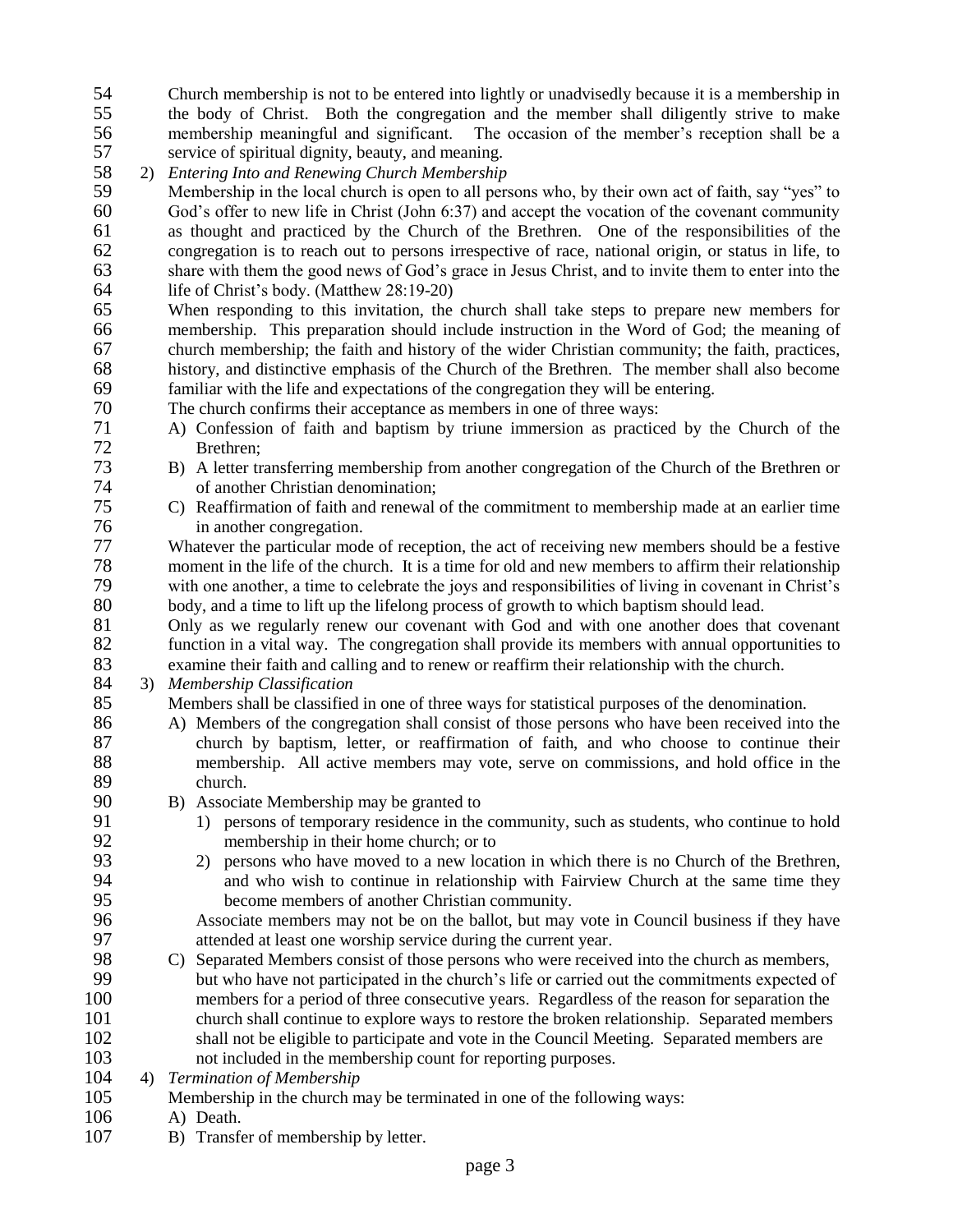C) Withdrawal following a request by the individual. 

# Article V **Meetings of the Church**

### 1) *Worship*

- The church shall meet "on the first day of the week" (Acts 20:7) for the primary purpose of worship. The Bread & Cup communion shall be held during the Sunday morning worship service twice each year and the full Love Feast as practiced by the Church of the Brethren shall be held twice each year. Gatherings for the purpose of worship or Bible study will align with the heritage of the Church of the Brethren. In addition, fellowship meetings which accentuate the building of Christian community within the church shall be encouraged.
- 2) *Council (Business) Meetings*

The Council meeting is the final authority and governing body within the local congregation; it is the church in business session. The Council in meeting shall hear reports and evaluate past 121 accomplishments, study present conditions, and plan the future program of the church, record the voice of the congregation on current issues where Christian witness is urgent, and provide voice of the congregation on current issues where Christian witness is urgent, and provide opportunity for sharing and coordinating differing points of view. The Council shall also call 124 officers, adopt budgets, rule on policy and organizational matters, and authorize church officials to act on behalf of the congregation. to act on behalf of the congregation.

3) *Use of Church Property*

 Given the mission and beliefs of the Fairview Church, we seek to use the church property and services of the pastor(s) for activities that glorify God and our Savior Jesus Christ. We encourage 129 the use of our church facilities for activities and services which meet the needs of the community<br>130 and which agree with the tenants and teachings of the Church as found in the New Testament, i.e. and which agree with the tenants and teachings of the Church as found in the New Testament, i.e. 131 dedications, baptisms, weddings between a man and woman, celebrations, family gatherings,<br>132 teaching opportunities for spreading the Gospel and to nurture Christian growth, counseling teaching opportunities for spreading the Gospel and to nurture Christian growth, counseling services, and other community needs. Such requests shall be made to the church through its Stewards Commission. If any group, person, or couple seeks services outside the beliefs of the church, the pastor(s) may counsel them to a greater understanding and knowledge of the New Testament teachings on life, death, baptism, and marriage. We retain the right to refuse use of 137 the church facilities, or services of the pastor(s), for any activities that are not in accordance with 138 the church's teachings.

## Article VI **Leadership of the Church**

 As a local congregation of the Church of the Brethren, the New Testament shall be the church's only rule of faith and practice (2 Timothy 3:16). As such, the church looks to God and His word for divine leadership. The spiritual leadership of the church is the responsibility of the Deacons and the 144 Pastor(s), while the business leadership of the church is the responsibility of the Officers and the 145 Church Board. Church Board.

- 1) *Officers of the Church* shall be the Moderator, the church Clerk, and the Treasurer. These three shall be called by the Council.
- 2) The *legal officers* of the corporate body shall be the Moderator, the church Clerk, the Treasurer, and the Chair of the Stewards Commission.
- 3) The three Commissions shall be:
- *Nurture Commission* for the inner mission of the church,
- *Witness Commission* for the outer mission of the church, and
- *Stewards Commission* for the stewardship function of the church.
- 154 Each Commission shall have at least three members. Members of the Commissions are to be called by Church Council for a three-vear term, not to exceed two consecutive three-vear terms. called by Church Council for a three-year term, not to exceed two consecutive three-year terms. The third-year-person on each Commission shall chair the Commission. However, the Commission may select an alternate chairperson from among their members if the third-year person declines. If a member on a Commission is inactive on the Commission for six months, the Church Board may, upon consultation, replace the member until the next Fall Council meeting.
- The Commissions may appoint additional persons as needed to help fulfill its prescribed
- responsibilities.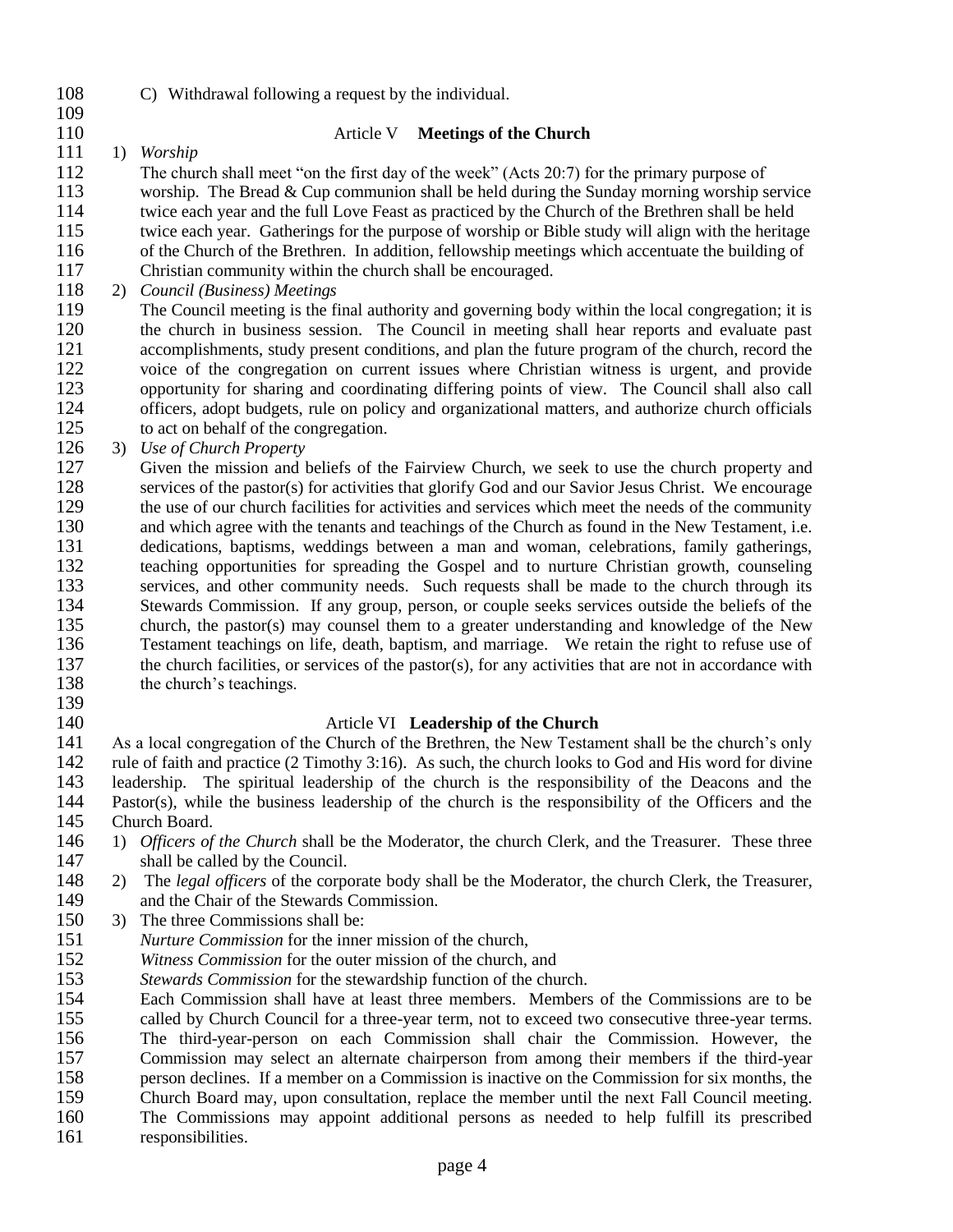| 162<br>163<br>164<br>165<br>166<br>167 | The Church Board shall consist of the members of the three Commissions called by Council, the<br>4)<br>Moderator, the church Clerk, the Treasurer, and the Deacon chair. The Pastor(s) shall be ex<br>officio on the Church Board. The moderator shall chair the Church Board. The church Clerk<br>shall serve as secretary to the Church Board. All Board and Commission meetings are open to<br>the church membership. |
|----------------------------------------|--------------------------------------------------------------------------------------------------------------------------------------------------------------------------------------------------------------------------------------------------------------------------------------------------------------------------------------------------------------------------------------------------------------------------|
|                                        |                                                                                                                                                                                                                                                                                                                                                                                                                          |
| 168                                    | <b>Article VII Other Organized Groups</b>                                                                                                                                                                                                                                                                                                                                                                                |
| 169                                    | All organizations within the congregation shall exist to aid in fulfilling the mission of the church and                                                                                                                                                                                                                                                                                                                 |
| 170                                    | are subject to the oversight and direction of the church.                                                                                                                                                                                                                                                                                                                                                                |
| 171<br>172                             | The Council, the Church Board, or Commissions may authorize short-term Project Groups to carry                                                                                                                                                                                                                                                                                                                           |
| 173                                    | out specific assignments. When the specific assignment is achieved, the Project Group shall be                                                                                                                                                                                                                                                                                                                           |
| 174                                    | dismissed. Short-term Project Groups are accountable to the entity which called them.                                                                                                                                                                                                                                                                                                                                    |
| 175                                    | Article VIII<br><b>Fiscal and Church Year</b>                                                                                                                                                                                                                                                                                                                                                                            |
| 176                                    |                                                                                                                                                                                                                                                                                                                                                                                                                          |
| 177                                    | Congregational leaders shall assume their duties January 1 with the exception of Sunday School                                                                                                                                                                                                                                                                                                                           |
| 178                                    | leadership. The fiscal year for congregations shall be the same as the calendar year. Salaries and                                                                                                                                                                                                                                                                                                                       |
| 179                                    | extended contracts shall be negotiated at the regular budget-building time for the upcoming fiscal                                                                                                                                                                                                                                                                                                                       |
| 180                                    | year.                                                                                                                                                                                                                                                                                                                                                                                                                    |
| 181                                    | <b>Article IX Amendments</b>                                                                                                                                                                                                                                                                                                                                                                                             |
| 182                                    | The constitution and by-laws of the church may be amended by a two-thirds vote of the members                                                                                                                                                                                                                                                                                                                            |
| 183                                    | present and voting at any regular Council meeting provided that written notice of the proposed                                                                                                                                                                                                                                                                                                                           |
| 184                                    | amendment has been given, and the call of the meeting issued at least two weeks prior to the meeting.                                                                                                                                                                                                                                                                                                                    |
| 185                                    |                                                                                                                                                                                                                                                                                                                                                                                                                          |
| 186                                    |                                                                                                                                                                                                                                                                                                                                                                                                                          |
| 187                                    | <b>BY-LAWS</b>                                                                                                                                                                                                                                                                                                                                                                                                           |
| 188                                    | <b>Calling Committee</b>                                                                                                                                                                                                                                                                                                                                                                                                 |
| 189                                    | Persons serving on the Calling Committee include the moderator (who shall convene the                                                                                                                                                                                                                                                                                                                                    |
| 190                                    | committee), pastor(s) or member of the pastoral team, a deacon, and one person, called by the                                                                                                                                                                                                                                                                                                                            |
| 191                                    | congregation according to the process outlined below, who shall serve a single three year term.                                                                                                                                                                                                                                                                                                                          |
| 192                                    | This congregational representative is ineligible to serve on the church Board during his/her tenure                                                                                                                                                                                                                                                                                                                      |
| 193                                    | on the Calling Committee.                                                                                                                                                                                                                                                                                                                                                                                                |
| 194                                    | The Calling Committee shall                                                                                                                                                                                                                                                                                                                                                                                              |
| 195                                    | 1) maintain a file which indicates the interests, aptitudes, and records of service of all members                                                                                                                                                                                                                                                                                                                       |
| 196                                    | of the congregation;                                                                                                                                                                                                                                                                                                                                                                                                     |
| 197                                    | 2) discern spiritual gifts of members of the congregation;                                                                                                                                                                                                                                                                                                                                                               |
| 198                                    | maintain descriptions for every position in the church which includes title, term, tenure, to<br>3)                                                                                                                                                                                                                                                                                                                      |
| 199                                    | whom accountable, budget, duties, and appointments;                                                                                                                                                                                                                                                                                                                                                                      |
| 200                                    | oversee the calling of persons for the offices of the church, the Church Board, delegates to<br>4)                                                                                                                                                                                                                                                                                                                       |
| 201                                    | conferences, and other positions required by Council.                                                                                                                                                                                                                                                                                                                                                                    |
| 202                                    | The Calling Committee shall                                                                                                                                                                                                                                                                                                                                                                                              |
| 203                                    | at least eight weeks prior to the fall Council meeting announce the positions needing to be<br>1)                                                                                                                                                                                                                                                                                                                        |
| 204                                    | filled and corresponding responsibilities;                                                                                                                                                                                                                                                                                                                                                                               |
| 205                                    | 2) educate the congregation on the call process;                                                                                                                                                                                                                                                                                                                                                                         |
| 206                                    | 3) prior to Sunday morning worship at least six weeks prior to the fall Council meeting                                                                                                                                                                                                                                                                                                                                  |
| 207                                    | distribute a blank "open" ballot with a listing of positions to be filled along with names of<br>a)                                                                                                                                                                                                                                                                                                                      |
| 208                                    | eligible persons;                                                                                                                                                                                                                                                                                                                                                                                                        |
| 209                                    | lead in prayer prior to instructing the members of the congregation to write the name of<br>b)                                                                                                                                                                                                                                                                                                                           |
| 210                                    | the person they believe should be called to each position which is open;                                                                                                                                                                                                                                                                                                                                                 |
| 211                                    | receive these names and based upon these names and prayer, issue a call on behalf of the<br>4)                                                                                                                                                                                                                                                                                                                           |
| 212                                    | congregation to the individual for the position;                                                                                                                                                                                                                                                                                                                                                                         |
| 213                                    | present the persons who have accepted the call for their respective positions to the fall<br>5)                                                                                                                                                                                                                                                                                                                          |
| 214<br>215                             | Council Meeting for affirmation.                                                                                                                                                                                                                                                                                                                                                                                         |
|                                        |                                                                                                                                                                                                                                                                                                                                                                                                                          |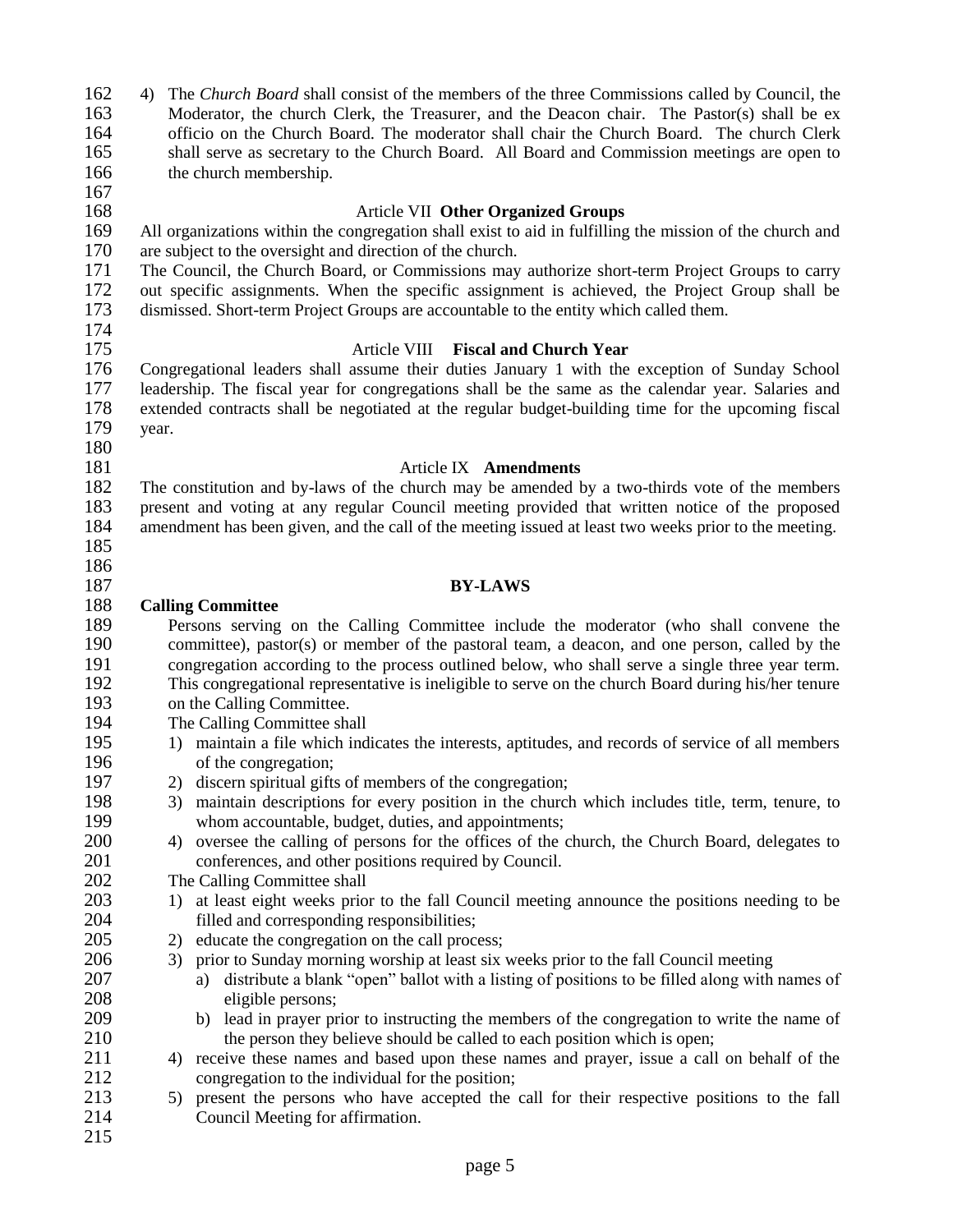- **Deacons** I Timothy 3:8-13
- The historic and primary role of Deacons in the life of the church is rooted in the New Testament. Their role is spiritual nurturing and leadership of the church.

 The call for more Deacons comes from the Deacon Body. A committee composed of the Pastor(s), the Moderator, and one member of the Deacon Body is to be in charge of the selection. Council shall use open ballots to nominate Deacons from among the membership of the church. 222 The selection committee shall be in charge of counting the ballots. This committee shall<br>223 interview nominees who receive the highest number of votes. If none of the nominees accept the interview nominees who receive the highest number of votes. If none of the nominees accept the 224 call, then the procedure begins again with another open ballot. The names of nominees who accept the call to the Deacon Body are presented for approval by the Council. The term of office accept the call to the Deacon Body are presented for approval by the Council. The term of office 226 shall be three years, with an indefinite number of terms. After serving a three-year term, the 227 Deacon Body may ask the Deacon to continue serving indefinitely. If the Deacon agrees, the Deacon Body may ask the Deacon to continue serving indefinitely. If the Deacon agrees, the reinstatement shall be presented to Council for approval. There shall not be a designated number 229 of Deacons. No person shall be denied the deaconship because of gender or marital status. A deacon cannot serve concurrently as a pastor. deacon cannot serve concurrently as a pastor.

- The Deacons shall be responsible to:
- 232 1) help maintain unity and harmony of the church fellowship;
- 233 2012 20 20 meet with the pastor(s) as needed in maintaining good ministerial relations with the congregation and counsel regarding the ministry of preaching; 3) help the Pastor(s) in counseling and in ministering to the sick, the unfortunate, and the 236 needy within the congregation; 237 4) assist or perform an anointing service; 238 5) assume general oversight of the physical arrangements for observing the ordinances of 239 the church such as baptism and love feast; 6) appoint a greeter who should be present 15 minutes before Sunday gatherings begin to welcome people and direct visitors to their classes, record Sunday school attendance, dismiss Sunday school classes, and record worship attendance;
- 7) review yearly the church membership list to determine active and separated membership. Persons can be transferred from one membership list to another without special action by 245 the Council (see Article IV for definitions of membership);
- 8) recruit capable men and women for the ministry, giving them encouragement and guidance during their training and making recommendations to the congregation and district regarding licensing and ordination;
- 9) provide opportunities and resources for those desiring to know more about membership;
- 250 10) oversee the Stress Fund;
- 251 11) send cards and flowers within the congregation as appropriate.
- $\frac{252}{253}$ Pastor Titus 1:7-9

### *The Pastorate*

- The congregation shall call a Pastor(s) when a vacancy in the pastoral leadership occurs. The Pastor shall be a person whose faith, knowledge of the Scriptures, ability to teach, preach, counsel, and administer have been examined in consultation with the District Executive and/or the Ministry Commission of the Northern Plains District Church of the Brethren. He/she shall hold, or be working toward, ordination in the Church of the Brethren. (In special interim situations a licentiate, or a minister from another denomination may serve upon approval by the District Board.) The Pastor shall accept and adhere to the faith and practices of the Church of the Brethren and the local congregation as set forth in Article II of this constitution, and be a person whose life and conduct shall witness to his/her Christian faith. The pastor(s) shall spiritually shepherd the congregation and serve as the executive director
- of the church program. The Pastor(s)' spiritual care of the congregation is:
- 267 1) to prepare and deliver weekly biblically-based sermons;
- 2) to visit members of the congregation and non-members who attend;
- 3) to work with the Officers, Church Board, Commissions, Committees;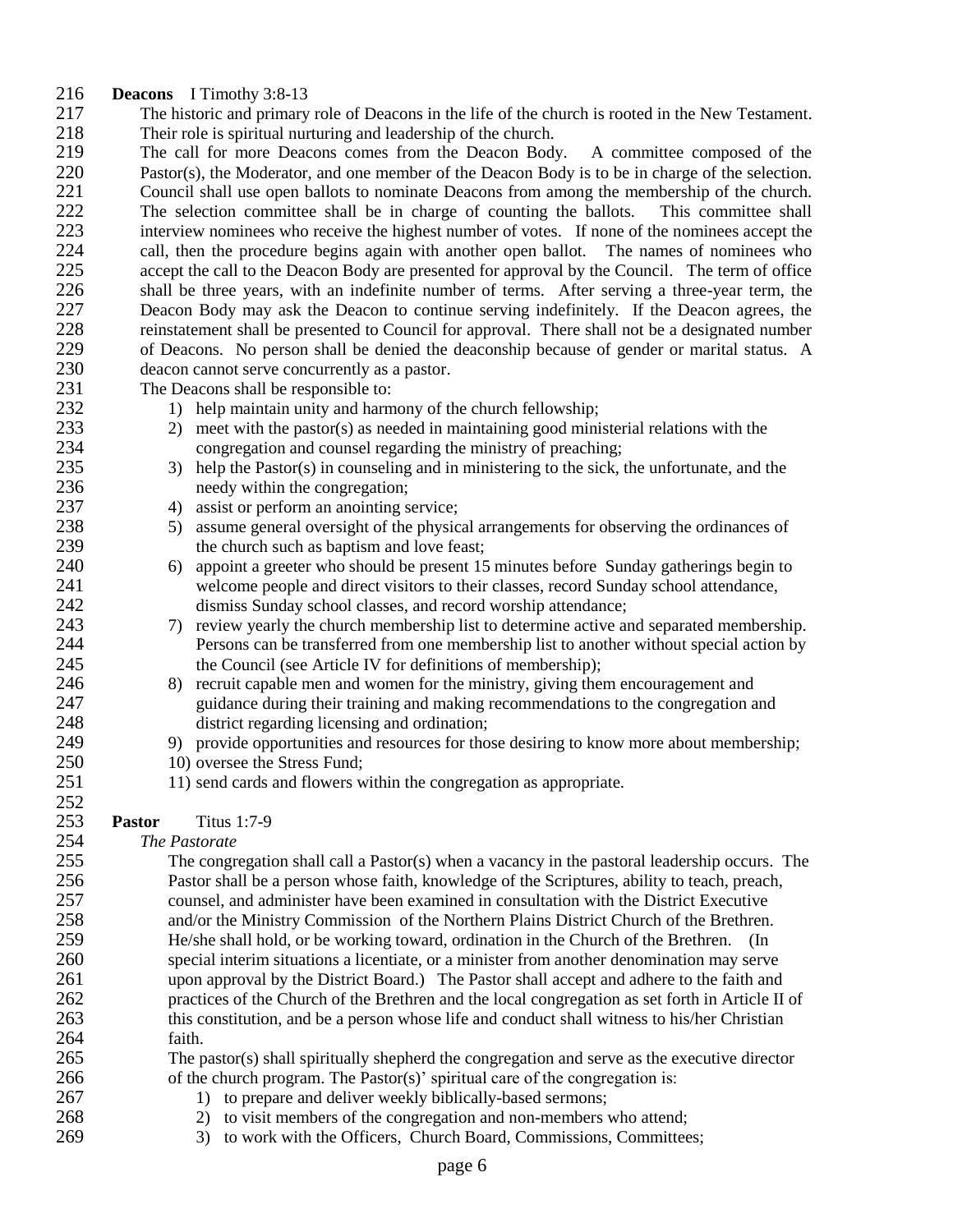| 270        | 4) to inspire, organize and educate God's people to serve in personal evangelism,                                                                                             |
|------------|-------------------------------------------------------------------------------------------------------------------------------------------------------------------------------|
| 271        | visiting, counseling, leading in worship and sometimes in preaching;                                                                                                          |
| 272        | to promote the use of denominational publications;<br>5)                                                                                                                      |
| 273        | to interpret local, district, and denominational ministries;<br>6)                                                                                                            |
| 274        | to publish a weekly bulletin and periodic newsletter;<br>7)                                                                                                                   |
| 275        | to cooperate with area pastors though the Ministerial Alliances.<br>8)                                                                                                        |
| 276        | A pastor's service may be terminated with three months notice (or longer with the agreement                                                                                   |
| 277        | of the congregation)                                                                                                                                                          |
| 278        | 1) by the Pastor's resignation to the Church Board after the Pastor has obtained the                                                                                          |
| 279        | counsel of the District Executive or other appropriate district agency;                                                                                                       |
| 280        | 2) following counseling by the Church Board after consultation with the District                                                                                              |
| 281        | Executive;                                                                                                                                                                    |
| 282        | 3) by two-thirds majority vote at a regular or special Council Meeting after consultation                                                                                     |
| 283        | with the District Executive (Voting shall be by ballot).                                                                                                                      |
| 284        |                                                                                                                                                                               |
| 285        | <b>Search Committee</b>                                                                                                                                                       |
| 286        | A representative committee, consisting of at least three members of the congregation,                                                                                         |
| 287        | appointed by the Board, shall serve as a Search Committee and be responsible for                                                                                              |
| 288        | recommending a prospective pastor(s) to the Board. The Moderator shall serve on, and                                                                                          |
| 289        | continue as, a member of the Search Committee. The Search Committee shall utilize the                                                                                         |
| 290        | services of the District Executive for information and counsel before making any                                                                                              |
| 291        | recommendations to the Board. Such recommendation shall carry with it a record of the                                                                                         |
| 292        | complete contractual relationship which is proposed including, but not limited to salary,                                                                                     |
| 293        | vacation, expense allowance, conference attendance, pension fund payments, health care,                                                                                       |
| 294        | sabbatical leave and housing provisions.                                                                                                                                      |
| 295        | The Board shall consider the recommendation of the Search Committee and, if approved,                                                                                         |
| 296        | recommend the prospective pastor(s) to the congregation. When there is multiple staff, the                                                                                    |
| 297        | division of responsibility and the lines of authority shall be clearly defined and periodically                                                                               |
| 298        | reviewed by the Church Board. Although there must be close cooperation and harmony                                                                                            |
| 299        | between staff members, in the final analysis all personnel are responsible to the congregation                                                                                |
| 300        | for their conduct of their offices.                                                                                                                                           |
| 301        |                                                                                                                                                                               |
| 302        | The recommendation of the Board must be accepted by at least 75% of the members of the<br>congregation present and voting before a call may be extended. Such business may be |
| 303        | transacted at a regular or special meeting of the congregation, and the voting shall be by                                                                                    |
| 304        |                                                                                                                                                                               |
| 305        | ballot. The call, when extended, shall be for an indefinite period of time.                                                                                                   |
|            |                                                                                                                                                                               |
| 306<br>307 | <b>Officers of the Church</b>                                                                                                                                                 |
| 308        | All officers of the local church shall be consecrated Christians, and members in good standing                                                                                |
| 309        | with the congregation and shall serve faithfully in their respective offices. In the event of an                                                                              |
| 310        | officer's inability to perform his/her duties on a temporary basis, he/she may appoint a substitute                                                                           |
|            | or the vacancy may be filled by the Board.<br>Moderator                                                                                                                       |
| 311<br>312 |                                                                                                                                                                               |
|            | The Moderator shall be called for a single three-year term. The Moderator shall have served                                                                                   |
| 313        | previously on the church board and be knowledgeable of its function. The Moderator shall be                                                                                   |
| 314        | the official head of the congregation, but shall recognize the Pastor(s) as the spiritual leader.                                                                             |
| 315        | The Moderator shall:                                                                                                                                                          |
| 316        | seek to be helpful to the Pastor(s) and the church in every way possible;<br>1)                                                                                               |
| 317        | preside at all Council meetings;<br>2)                                                                                                                                        |
| 318        | chair the meetings of the Church Board;<br>3)                                                                                                                                 |
| 319        | serve as ex officio member of all Committees and Commissions;<br>4)                                                                                                           |
| 320        | arrange for pulpit supply and other ministerial services in the absence of the pastor(s);<br>5)                                                                               |
| 321        | serve as delegate to District Conference;<br>6)                                                                                                                               |
| 322        | in case of in-climate weather or other emergency shall, in consultation with the pastor(s)<br>7)                                                                              |
| 323        | and Steward living closest to the church, decide whether to cancel a church meeting.                                                                                          |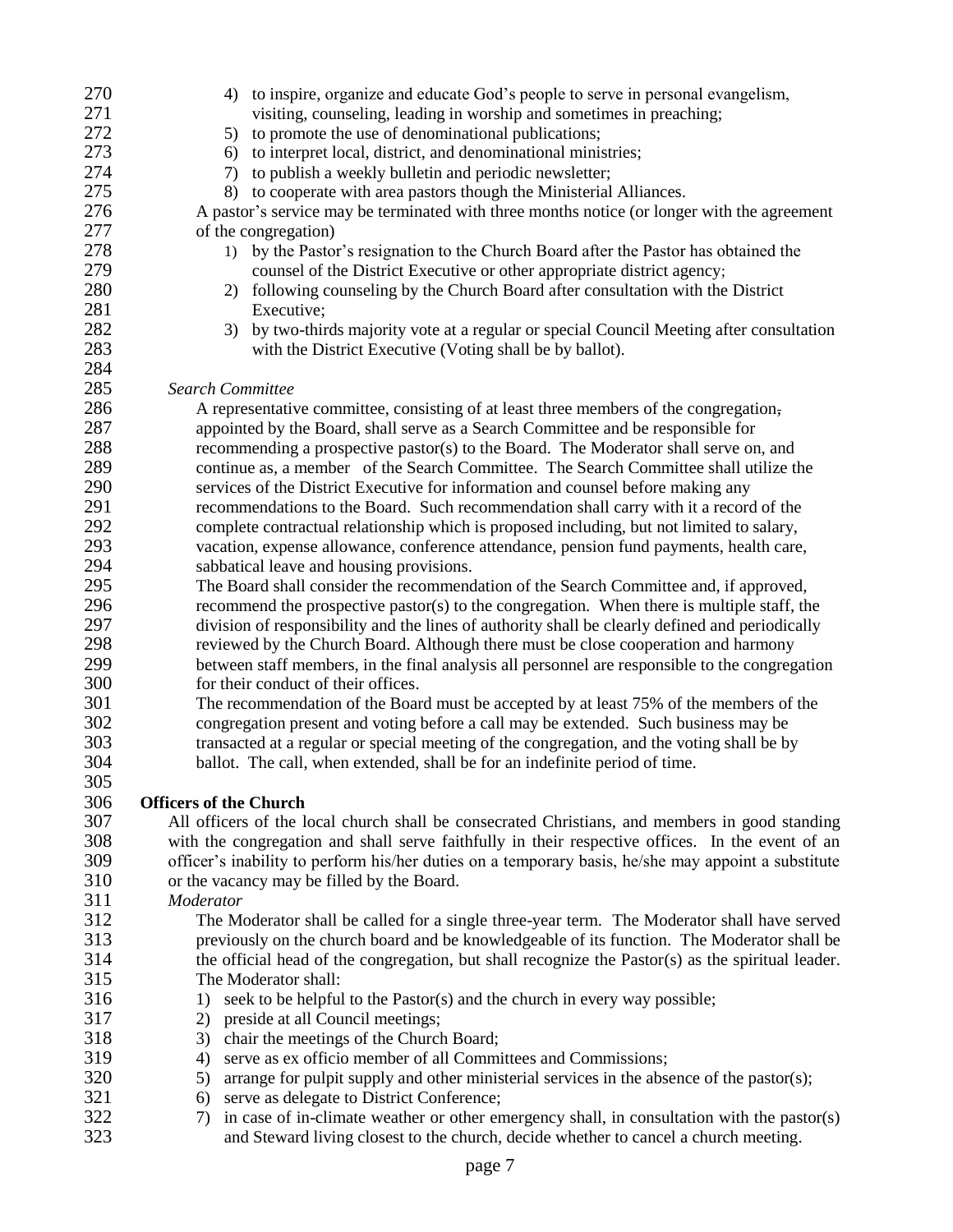| 324 | Church Clerk                                                                                                |
|-----|-------------------------------------------------------------------------------------------------------------|
| 325 | The Church Clerk shall be called for a three-year term, not to exceed two consecutive three-                |
| 326 | year terms. All records the Clerk maintains shall remain the property of the congregation.                  |
| 327 | The Clerk will:                                                                                             |
| 328 | 1) record proceedings of the church Council meetings;                                                       |
| 329 | 2) act as secretary to the Church Board;                                                                    |
| 330 |                                                                                                             |
|     | 3) keep an official membership list;                                                                        |
| 331 | 4) issue and receive letters of membership;                                                                 |
| 332 | act as custodian of important church documents;<br>5)                                                       |
| 333 | prepare local, district, and brotherhood reports;<br>6)                                                     |
| 334 | 7) serve as church historian;                                                                               |
| 335 | 8) give all Commission chairpersons a written copy of any action referred to their                          |
| 336 | committee by the Church Board or the Church Council.                                                        |
| 337 | Treasurer                                                                                                   |
| 338 | The Treasurer shall be called for a three-year term, not to exceed two consecutive three-year               |
| 339 | terms. All records and accounts the Treasurer maintains shall remain the property of the                    |
| 340 | congregation. The Treasurer will:                                                                           |
| 341 | 1) count and deposit the tithes and offerings received;                                                     |
| 342 | promptly pay all properly authorized bills;<br>2)                                                           |
| 343 | 3) file required reports with the IRS;                                                                      |
| 344 | 4) keep accurate records of all monies and expenditures;                                                    |
| 345 | 5) present financial reports to the Council;                                                                |
| 346 | 6) report the general state of finances to the Church Board on call;                                        |
| 347 | 7) submit accounts to an audit at the direction of the Church Board;                                        |
| 348 | 8) serve as ex officio member to the Stewards Commission;                                                   |
| 349 | 9) record the use of vacation and sick leave for paid staff;                                                |
| 350 | 10) record memorial gifts in the memorial book;                                                             |
| 351 | 11) ensure that the church's subscription to <i>Messenger</i> is current.                                   |
| 352 |                                                                                                             |
| 353 | <b>Official Documents</b>                                                                                   |
| 354 | The official documents related to the ongoing activities of the congregation shall be preserved             |
| 355 | and owned by the congregation. Church records no longer in active use may be transferred by                 |
| 356 | action of the congregation to a depository of the district or denomination.                                 |
| 357 |                                                                                                             |
| 358 | <b>The Church Board</b>                                                                                     |
| 359 | Membership on the Board shall be as delineated in Article VI, section 3 of the Constitution. The            |
| 360 | Church Board shall:                                                                                         |
| 361 | meet at least quarterly, with special meetings called by the Pastor(s) or Moderator as<br>1)                |
| 362 | needed;                                                                                                     |
| 363 | fulfill the directives of the Council meeting;<br>2)                                                        |
| 364 | assign, supervise, and coordinate the work of the Commissions;<br>3)                                        |
| 365 | project long range planning, set goals, and initiate new programs;<br>4)                                    |
| 366 | make all appointments for which the Board is responsible;<br>5)                                             |
| 367 | supervise, within the limits established by the Council, the expenditure of all funds;<br>6)                |
| 368 | secure leadership to plan congregational fellowship opportunities (i.e. Sunday school<br>7)                 |
| 369 | parties) and events for the community.                                                                      |
| 370 | receive, consider, and make disposition of concerns brought by any group or individual<br>8)                |
| 371 | member;                                                                                                     |
| 372 | 9) act for the Council between meetings.                                                                    |
| 373 | 10) prepare the agenda for the Council meeting;                                                             |
| 374 | 11) review the proposed budget for presentation to the Council meeting;                                     |
| 375 | 12) report its activities and actions at the Council meeting;                                               |
| 376 |                                                                                                             |
| 377 | 13) bring recommendations to the Council meeting when major church policy needs revision<br>or is involved; |
|     |                                                                                                             |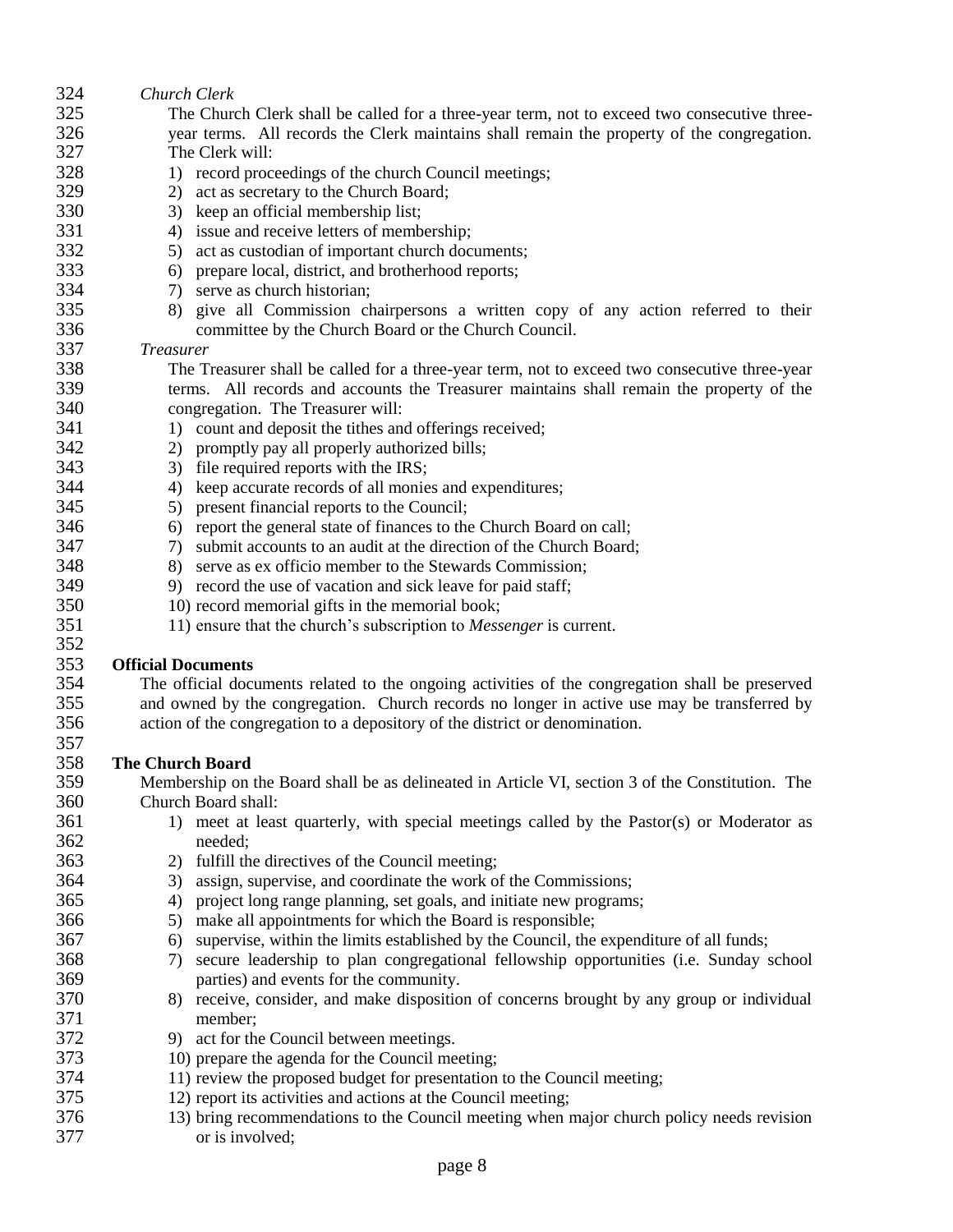| 378 | 14) review constitutional by-laws and make appropriate recommendations to Council                     |
|-----|-------------------------------------------------------------------------------------------------------|
| 379 | meetings to keep in harmony with denominational practices;                                            |
| 380 | 15) recommend suitable personnel to the congregation for employment when applicable and               |
| 381 | review annually the terms of employment for all employed personnel and set forth                      |
| 382 | mutually accepted terms in writing;                                                                   |
| 383 | 16) publish a weekly bulletin and periodic newsletter in the absence of a pastor(s);                  |
| 384 | 17) fill all vacancies in offices occurring between Council meetings and fill such other              |
| 385 | vacancies not otherwise provided for;                                                                 |
| 386 | 18) enlist the help and the counsel of the District Executive and/or other District personnel in      |
| 387 | program planning and handling of special concerns;                                                    |
| 388 | 19) counsel with the Pastor(s) and any other employees regarding terms of employment,                 |
| 389 | duties and working relationships, vacations, professional growth, and in-service training             |
| 390 | opportunities;                                                                                        |
| 391 | 20) counsel with the Pastor(s) regarding requests from outside individuals or groups for              |
| 392 | special appeals, programs, or services;                                                               |
| 393 | 21) assist the Pastor(s) in coordinating and giving balance to the various program aspects            |
| 394 | within the congregation's organizational structure.                                                   |
| 395 |                                                                                                       |
| 396 | <b>Nurture Commission</b><br>1 Thessalonians 5:11; 1 Corinthians 12:4-11                              |
| 397 | The functions of the Nurture Commission should provide experiences that enable church                 |
| 398 | members to increase their effectiveness in extending the ministry of Christ in today's world.         |
| 399 | These functions should include a wide range of experiences which meet the varying needs of            |
| 400 | nurture felt by the members of the congregation. The Nurture Commission should assume the             |
| 401 | initiative, counseling with related groups, for planning in the areas of worship, and education.      |
| 402 | The Nurture Commission's responsibilities toward Worship include:                                     |
| 403 | 1) assisting the Pastor(s) in the planning of varied corporate worship experiences and                |
| 404 | opportunities for reflection;                                                                         |
| 405 | assisting the Pastor(s) in the developing and implementing of Sunday evening services<br>2)           |
| 406 | and weeknight meetings, planning for seasonal events and special historical celebration;              |
| 407 | developing proposals and providing guidance for the ministry of music;<br>3)                          |
| 408 | filling the positions of organist, pianist, song leader, worship leader, special music,<br>4)         |
| 409 | children's ministry and audio-visual operator.                                                        |
| 410 | The Nurture Commission's responsibilities toward Education include:                                   |
| 411 | 1) providing opportunities and resources for formal study in Sunday school classes, short-            |
| 412 | term courses in specific Christian interest areas, training courses for group leaders;                |
| 413 | 2) insuring that a teacher is present in every class each Sunday, ordering Sunday school              |
| 414 | materials;                                                                                            |
| 415 | securing leadership for youth group;<br>3)                                                            |
| 416 | encouraging persons to participate in lay training programs sponsored by church/inter-<br>4)          |
| 417 | church agencies and promote use of denomination publications;                                         |
| 418 | encouraging attendance at camps and retreats;<br>5)                                                   |
| 419 | appointing and providing assistance to a librarian who shall maintain the church's library<br>6)      |
| 420 | collection and recommend Christian reading for the congregation;                                      |
| 421 | appointing a VBS director who shall select the date and the curriculum for VBS;<br>7)                 |
| 422 | 8) providing gifts for the church children as appropriate (i.e. Christmas, Bibles for third-          |
| 423 | graders, high school graduation).                                                                     |
| 424 |                                                                                                       |
| 425 | <b>Witness Commission</b><br>1 Timothy 2:3-4; Matthew 25:34-40                                        |
| 426 | This Commission represents the church's witness to individuals, to groups, to the community, to       |
| 427 | the world. Its function is to present the claims of Christ upon all persons and upon all social       |
| 428 | structures of society. It aids the congregation in bringing the Gospel of Christ to all people and in |
| 429 | manifesting God's kingdom of love, justice, peace, security, and freedom for all persons. It          |

directs the congregation's witness to the world through evangelism, church extension, ecumenical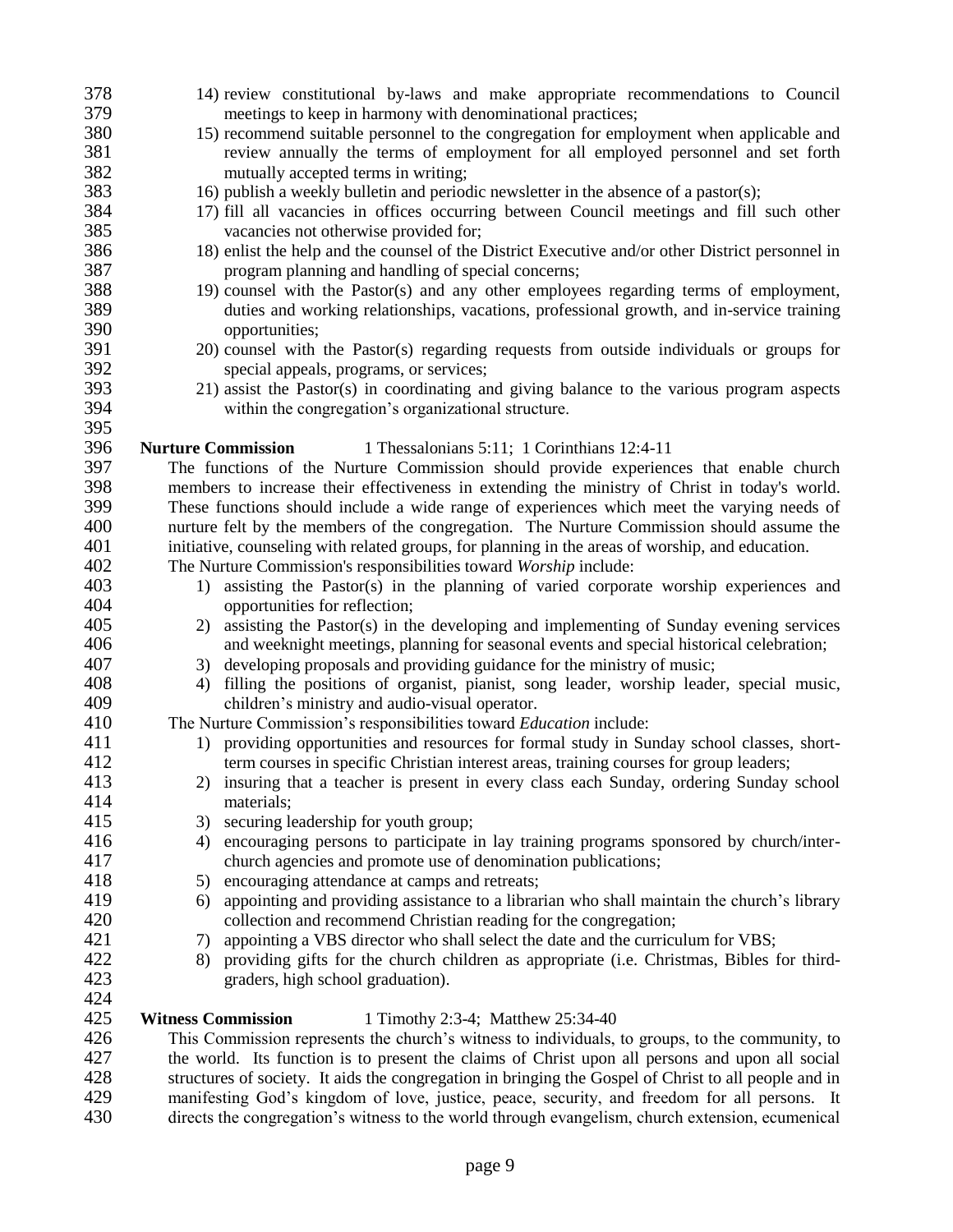| 431        |              | relations, missions, social action, ministry to the needy, and daily vocations. As such, it provides                                 |
|------------|--------------|--------------------------------------------------------------------------------------------------------------------------------------|
| 432        |              | channels for the congregation to extend its ministry to those outside its fellowship.                                                |
| 433        |              | The Witness Commission's responsibilities toward Evangelism include:                                                                 |
| 434        |              | 1) working with other congregations for mutual helpfulness and shared ministries;                                                    |
| 435        | 2)           | providing a brochure which introduces the church to the community;                                                                   |
| 436        | 3)           | planning and carrying out, along with the members of the congregation, appropriate                                                   |
| 437        |              | forms of evangelism in the community including personal evangelism, visitation                                                       |
| 438        |              | evangelism, fellowship evangelism, educational evangelism, preaching evangelism, etc.;                                               |
| 439        |              | 4) preparing, encouraging, and supporting members in speaking up for Christian values and                                            |
| 440        |              | concerns in occupation, neighborhood, community and civic groups;                                                                    |
| 441        |              | 5) publicizing current activities and events of the church including seasonal ads in area                                            |
| 442        |              | newspapers.                                                                                                                          |
| 443        |              | The Witness Commission's responsibilities toward Social Education include:                                                           |
| 444        | $\mathbf{D}$ | training and involving the congregation in social education and action on issues in the                                              |
| 445        |              | areas of peace, religious freedom, and temperance;                                                                                   |
| 446        | 2)           | counseling all young persons regarding alternatives to military service;                                                             |
| 447        | 3)           | actively involve the congregation in the ministry of reconciliation and interpersonal                                                |
| 448        |              | peacemaking in the church, community, and family.                                                                                    |
| 449        |              | The Witness Commission's responsibilities toward Social Service include:                                                             |
| 450        |              | 1) assuming responsibility for the welfare work of the congregation in behalf of the needy                                           |
| 451        |              | globally, nationally, and locally;                                                                                                   |
| 452        | 2)           | promoting Brethren Volunteer Service to youth and adults and recruit members for                                                     |
| 453        |              | service;                                                                                                                             |
| 454        | 3)           | planning volunteer service projects in the community and congregation (i.e. highway                                                  |
| 455        |              | trash pickup), and recruiting for summer service projects elsewhere;                                                                 |
| 456        | 4)           | sponsoring overseas people-to-people projects such as student exchanges, resettlement of                                             |
| 457        |              | refugees, and sending members to overseas seminars, work camps, and tours.                                                           |
|            |              |                                                                                                                                      |
|            |              |                                                                                                                                      |
| 458        |              |                                                                                                                                      |
| 459        |              | <b>Stewards Commission</b><br>1 Peter 4:8-10; Malachi 3:10                                                                           |
| 460        |              | The work of the Stewards Commission is related to Nurture and to Witness; it is the enabling and                                     |
| 461        |              | equipping for the mission of the church. It is never mere maintenance.<br>The Stewards                                               |
| 462        |              | Commission should plan for the wise use and development of the congregation's resources in                                           |
| 463        |              | time, ability, finances, and property, both individually and corporately, that they may be                                           |
| 464        |              | dedicated to the purposes of God.                                                                                                    |
| 465        |              | The Stewards Commission's responsibilities toward Finances include:                                                                  |
| 466        |              | 1) educating and encouraging members to be good stewards of their resources and                                                      |
| 467        |              | encouraging Christian giving and tithing;                                                                                            |
| 468        |              | 2) reviewing annually the assets and liabilities of the church and interpreting the financial                                        |
| 469        |              | condition of the church and the trends in giving;                                                                                    |
| 470        | 3)           | preparing an annual budget, in cooperation with the Treasurer, for carrying out the                                                  |
| 471        |              | ministries of the congregation (considering salaries, building and commission needs, and                                             |
| 472        |              | missional outreach);                                                                                                                 |
| 473        | 4)           | supervising the work of the Treasurer in the receipts and disbursements of the church                                                |
| 474        |              | money;                                                                                                                               |
| 475        | 5)           | allocating and defining authority with respect to the establishment of all bank accounts                                             |
| 476        |              | and the signing of checks and other legal documents.                                                                                 |
| 477        |              | The Stewards Commission's responsibilities toward Property include:                                                                  |
| 478        | 1)           | acting as legal trustees, acquiring, holding, and conveying property as decided by the                                               |
| 479        |              | Council;                                                                                                                             |
| 480        | 2)           | providing for adequate insurance coverage of church property;                                                                        |
| 481        | 3)           | supervising the care, maintenance, and development of church property;                                                               |
| 482        | 4)           | recommending to the Board, which shall bring to Council, the major repairs or                                                        |
| 483<br>484 |              | remodeling which should be done to church property;<br>5) considering special requests for the use of church equipment and property; |